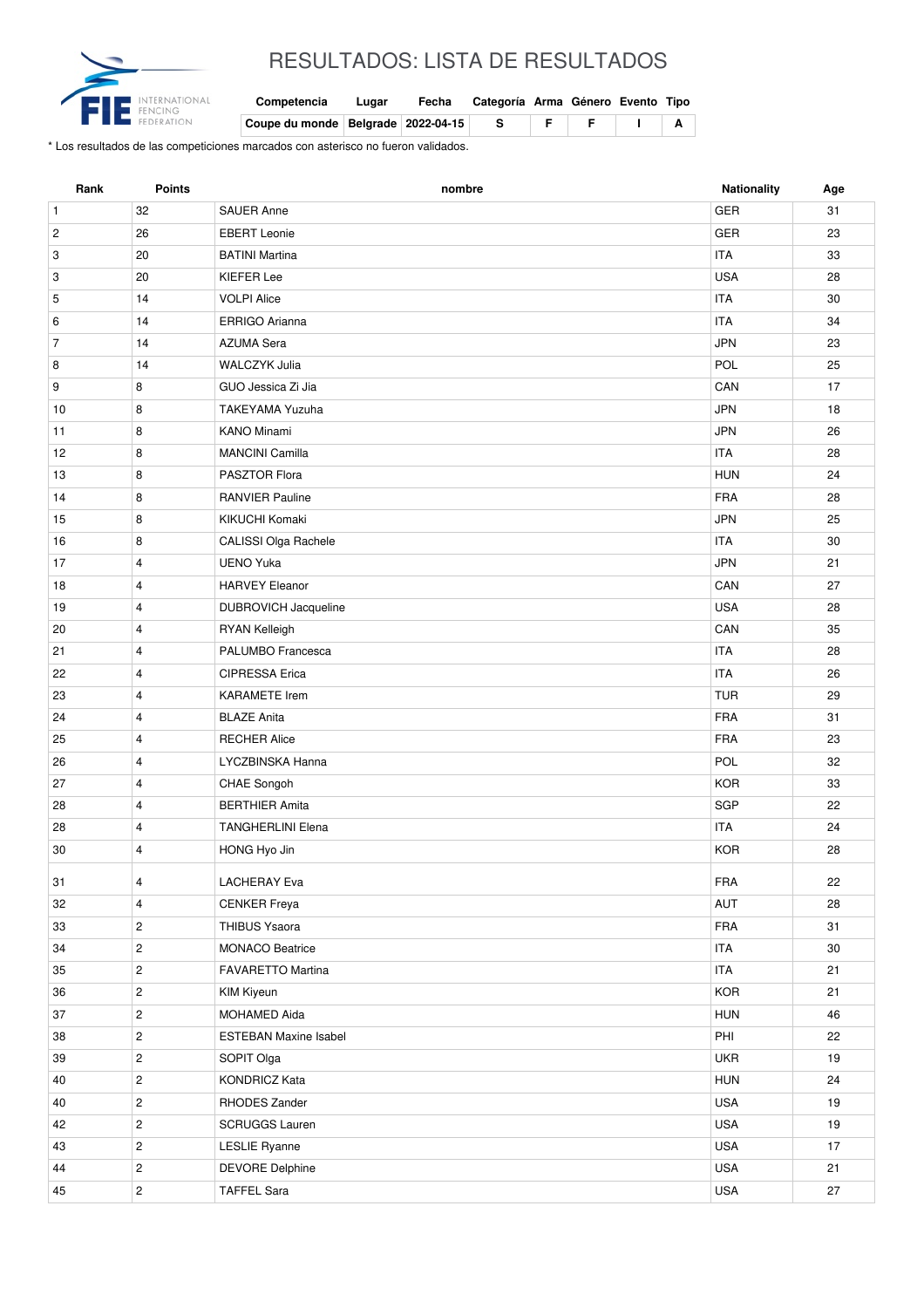| Rank | <b>Points</b>  | nombre                              | <b>Nationality</b> | Age |
|------|----------------|-------------------------------------|--------------------|-----|
| 46   | $\overline{c}$ | JELINSKA Martyna                    | POL                | 30  |
| 47   | $\overline{c}$ | PATRU Morgane                       | <b>FRA</b>         | 24  |
| 48   | $\overline{c}$ | <b>BROT Coralie</b>                 | <b>FRA</b>         | 27  |
| 49   | $\overline{c}$ | <b>CRISTINO Anna</b>                | <b>ITA</b>         | 21  |
| 50   | $\mathbf{2}$   | <b>DESCHNER Stefani</b>             | <b>USA</b>         | 23  |
| 51   | $\overline{c}$ | CHENG Hiu Wai Valerie               | <b>HKG</b>         | 27  |
| 52   | $\mathbf{2}$   | CHRZANOWSKA Marika                  | POL                | 27  |
| 53   | $\overline{2}$ | <b>MIYAWAKI Karin</b>               | <b>JPN</b>         | 25  |
| 54   | $\overline{2}$ | <b>BRETEAU Andrea</b>               | ESP                | 24  |
| 55   | $\overline{2}$ | <b>BOLDOR Maria</b>                 | ROU                | 26  |
| 56   | $\overline{c}$ | <b>GUILLAUME Meredith</b>           | FRA                | 25  |
| 57   | $\mathbf{2}$   | <b>ISBIR Alisa</b>                  | <b>TUR</b>         | 17  |
| 58   | $\overline{2}$ | POLOZIUK Alina                      | <b>UKR</b>         | 20  |
| 59   | $\mathbf{2}$   | <b>WU Sophia</b>                    | <b>HKG</b>         | 20  |
|      |                |                                     | POL                | 26  |
| 60   | $\overline{c}$ | DLUGOSZ Martyna                     |                    |     |
| 61   | $\overline{c}$ | <b>SAVEANU Anca</b>                 | ROU                | 22  |
| 62   | $\overline{c}$ | <b>NAGASE Rino</b>                  | <b>JPN</b>         | 17  |
| 63   | $\overline{c}$ | <b>BUDENKO Kateryna</b>             | <b>UKR</b>         | 20  |
| 64   | $\overline{2}$ | <b>CHEUNG Kemei</b>                 | SGP                | 17  |
| 65   | $\mathbf{1}$   | <b>KURACHI Miho</b>                 | <b>JPN</b>         | 29  |
| 65   | $\mathbf{1}$   | <b>MYRONIUK Darija</b>              | <b>UKR</b>         | 21  |
| 67   | $\mathbf{1}$   | <b>TOMCZAK Renata</b>               | POL                | 23  |
| 68   | $\mathbf{1}$   | <b>MARINO Maria</b>                 | <b>ESP</b>         | 29  |
| 69   | $\mathbf{1}$   | <b>LIM Seungmin</b>                 | <b>KOR</b>         | 37  |
| 70   | $\mathbf{1}$   | <b>KIRSCHEN Kim</b>                 | GER                | 26  |
| 71   | $\mathbf{1}$   | <b>PARK Jihee</b>                   | <b>KOR</b>         | 21  |
| 72   | $\mathbf{1}$   | KONTOCHRISTOPOULOU Aikaterini-Maria | GRE                | 25  |
| 73   | $\mathbf{1}$   | WONG Maxine Jie Xin                 | SGP                | 21  |
| 74   | $\mathbf{1}$   | <b>MESTERI Viktoria</b>             | <b>HUN</b>         | 26  |
| 75   | $\mathbf{1}$   | <b>LUPKOVICS Dora</b>               | <b>HUN</b>         | 29  |
| 76   | $\mathbf{1}$   | POLTZ Anna                          | <b>HUN</b>         | 22  |
| 77   | $\mathbf{1}$   | PETROVA Kristina                    | <b>UKR</b>         | 17  |
| 78   | $\mathbf{1}$   | <b>MORI Chihiro</b>                 | <b>JPN</b>         | 24  |
| 79   | $\mathbf{1}$   | <b>WOLF Eszter</b>                  | <b>HUN</b>         | 18  |
| 80   | $\mathbf{1}$   | <b>NAYL</b> Emmie                   | FRA                | 20  |
| 81   | $\mathbf{1}$   | <b>DIAZ Maria Teresa</b>            | ESP                | 25  |
| 82   | $\mathbf{1}$   | <b>HONG Sena</b>                    | <b>KOR</b>         | 24  |
| 83   | $\mathbf{1}$   | <b>CAMPBELL Yasmin</b>              | GBR                | 22  |
| 84   | $\mathbf{1}$   | CHEUNG Kimberley Vanessa            | <b>HKG</b>         | 28  |
| 85   | $\mathbf{1}$   | PROESTAKIS Katina                   | CHI                | 20  |
| 86   | $\mathbf{1}$   | <b>BUTRUILLE Solene</b>             | <b>FRA</b>         | 25  |
| 87   | $\mathbf{1}$   | <b>KIM Rachael</b>                  | <b>USA</b>         | 17  |
| 87   | $\mathbf{1}$   | ZURAWSKA Karolina                   | POL                | 18  |
|      |                |                                     |                    |     |
| 89   | $\mathbf{1}$   | <b>BEHR Leandra</b>                 | GER                | 26  |
| 90   | $\mathbf{1}$   | <b>CORBU Emilia</b>                 | ROU                | 20  |
| 90   | $\mathbf{1}$   | GOLUBYTSKYI Carolin                 | GER                | 37  |
| 92   | $\mathbf{1}$   | KOLODZIEJCZYK Malwina               | POL                | 19  |
| 93   | $\mathbf{1}$   | <b>MORANDI Carlotta</b>             | GER                | 21  |
| 94   | $\mathbf{1}$   | <b>DINCA Andreea</b>                | ROU                | 17  |
| 94   | $\mathbf{1}$   | <b>KUDLACEK Beatrice</b>            | AUT                | 23  |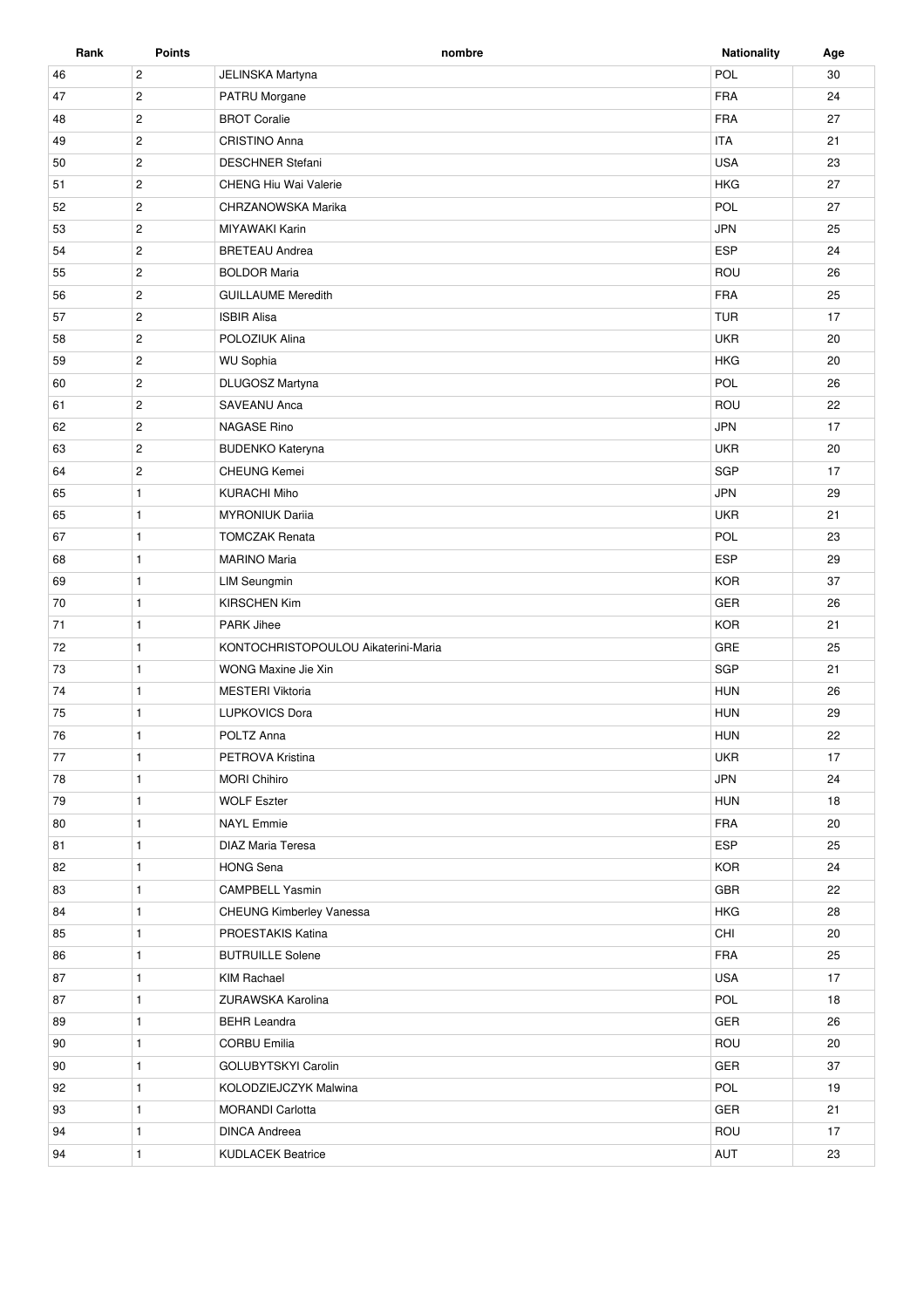| Rank | <b>Points</b> | nombre                             | <b>Nationality</b> | Age |
|------|---------------|------------------------------------|--------------------|-----|
| 96   | $\mathbf{1}$  | <b>JEGLINSKA Aleksandra</b>        | POL                | 23  |
| 97   | 0,5           | <b>UMETSU Haruka</b>               | <b>JPN</b>         | 24  |
| 98   | 0,5           | TSAI Xiao-Qing                     | <b>TPE</b>         | 23  |
| 99   | 0,5           | <b>RICCI Marta</b>                 | <b>ITA</b>         | 22  |
| 100  | 0,5           | <b>BRUGGER Lilli Maria</b>         | AUT                | 22  |
| 101  | 0,5           | CASTRO Ariadna                     | <b>ESP</b>         | 21  |
| 102  | 0,5           | <b>UELTGESFORTH Pia</b>            | <b>GER</b>         | 23  |
| 103  | 0,5           | CALUGAREANU Malina                 | ROU                | 26  |
| 103  | 0,5           | <b>IIMURA Ayano</b>                | <b>JPN</b>         | 17  |
| 105  | 0,5           | HONG Seo In                        | <b>KOR</b>         | 34  |
| 106  | 0,5           | <b>DIJOUX Mathilde</b>             | <b>FRA</b>         | 21  |
| 107  | 0,5           | <b>GUNES Firuze Aysen</b>          | <b>TUR</b>         | 25  |
| 108  | 0,5           | CHALDAIOU Maria-Eleni              | GRE                | 22  |
| 109  | 0,5           | SOFRAN Teodora                     | ROU                | 19  |
| 110  | 0,5           | VIANNA Gabriella                   | <b>BRA</b>         | 18  |
| 111  | 0,5           | <b>SCHREIBER Miriam</b>            | SWE                | 20  |
| 112  | 0,5           | <b>AZUMA Rio</b>                   | <b>JPN</b>         | 24  |
| 113  | 0,5           | <b>LACHMAN Antonina</b>            | POL                | 19  |
| 114  | 0,5           | MARECHAL Jade                      | <b>FRA</b>         | 22  |
| 115  | 0,5           | WASILCZUK Dominika                 | POL                | 22  |
| 116  | 0,5           | <b>KRAENKL Maria</b>               | <b>AUT</b>         | 26  |
| 117  | 0,5           | <b>HAJAS Nora</b>                  | <b>HUN</b>         | 22  |
| 118  | 0,5           | CHO Sabrina                        | <b>USA</b>         | 20  |
| 119  | 0,5           | GHEORGHE Andreea                   | ROU                | 21  |
| 120  | 0,5           | <b>GROESS Chiara</b>               | AUT                | 19  |
| 121  | 0,5           | <b>KIRSCH Anne</b>                 | <b>GER</b>         | 23  |
| 121  | 0,5           | PADUA Gabriela Del C.              | <b>PUR</b>         | 22  |
| 121  | 0,5           | <b>TERNI Maria Ludmila</b>         | ARG                | 34  |
| 124  | 0,5           | <b>KUAN Yu Ching</b>               | <b>HKG</b>         | 23  |
| 125  | 0,5           | <b>DURUKAN Almila Birce</b>        | <b>TUR</b>         | 17  |
| 125  | 0,5           | ZSOLDOSI Karolina                  | <b>HUN</b>         | 21  |
| 127  | 0,5           | <b>ERTUN Lal</b>                   | <b>TUR</b>         | 18  |
| 128  | 0,5           | <b>BIMOVA Andrea</b>               | CZE                | 29  |
| 129  | 0,25          | <b>JORGENSEN Laeticia</b>          | <b>DEN</b>         | 23  |
| 130  | 0,25          | <b>GUERRA ACOSTA Laura Julieth</b> | COL                | 25  |
| 131  | 0,25          | TAY Yu Ling                        | SGP                | 35  |
| 132  | 0,25          | <b>ONDARTS Lucia</b>               | ARG                | 27  |
| 133  | 0             | <b>CANTUCCI Gaia</b>               | SVK                | 21  |
| 134  | 0             | NEMCOVA Stepanka                   | CZE                | 22  |
| 135  | 0             | <b>NEKIFOR Erika</b>               | <b>HUN</b>         | 20  |
| 136  | 0             | <b>WIECZOREK Aleksandra</b>        | POL                | 20  |
| 137  | 0             | <b>MCLAUGHLIN Mhairi</b>           | GBR                | 22  |
| 138  | 0             | <b>DICKSON Chloe</b>               | GBR                | 27  |
| 139  | 0             | <b>OYMANN Renee</b>                | GER                | 18  |
| 140  | 0             | MORMANDI Flavia Johanna            | ARG                | 36  |
| 141  | $\mathbf 0$   | <b>FANG Sabrina</b>                | CAN                | 17  |
| 142  | 0             | <b>BULCAO Ana Beatriz</b>          | <b>BRA</b>         | 29  |
| 143  | 0             | <b>KOVACS Reka</b>                 | <b>HUN</b>         | 18  |
| 143  | 0             | <b>LUKINS Tianji</b>               | AUS                | 21  |
| 143  | 0             | PRIETO Tatiana                     | COL                | 34  |
|      |               |                                    |                    |     |